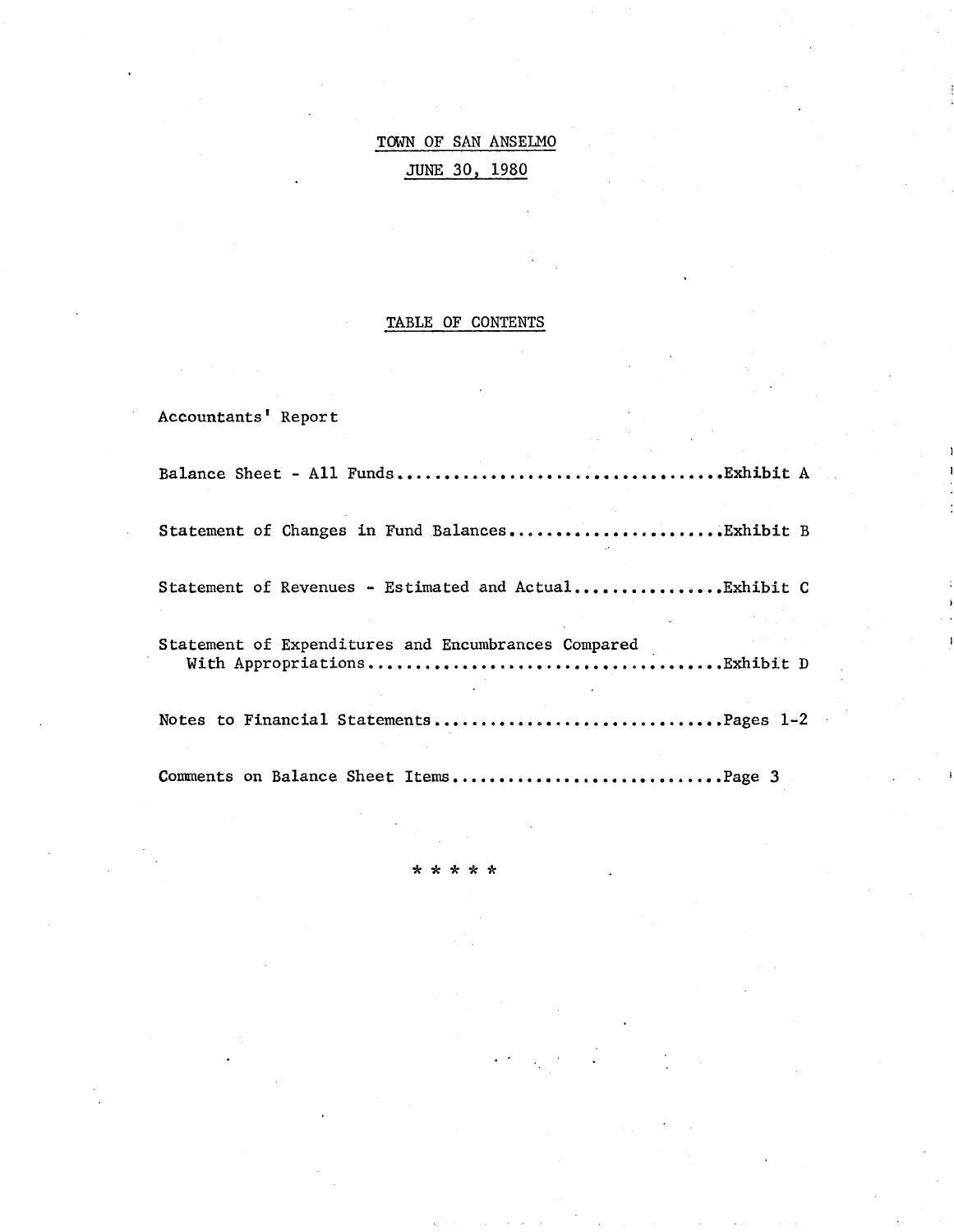# TOWN OF SAN ANSELMO BALANCE SHEET - ALL FUNDS JUNE 30, 1980

| <b>ASSETS :</b>                                | Total                              | General<br>Fund                | Gas Tax<br>Fund    | Federal<br>Revenue<br>Sharing<br>Fund | Federa1<br>Antirecession<br>Assistance<br>Fund | Self<br>Insurance<br>Fund | Capital<br>Improvement<br>Fund | Building<br>Renovation<br>Fund | General<br>Fixed<br>Assets |
|------------------------------------------------|------------------------------------|--------------------------------|--------------------|---------------------------------------|------------------------------------------------|---------------------------|--------------------------------|--------------------------------|----------------------------|
| Cash<br>Accrued revenue<br>Accounts receivable | 797,887<br>\$<br>162,639<br>18,292 | \$523,408<br>129,669<br>18,292 | \$112,836<br>8,086 | \$3,810<br>24,884                     | \$1,064                                        | \$49,809                  | \$25,000                       | \$1,960                        |                            |
| General fixed assets                           | <u>1,569,875</u>                   |                                |                    |                                       |                                                |                           |                                |                                | \$1,569,875                |
| <b>TOTAL</b>                                   | \$2,548,693                        | \$671,369                      | \$120,922          | \$108,694                             | \$1,064                                        | <u>\$49,809</u>           | \$25,000                       | <u>\$1,960</u>                 | \$1,569,875                |
| LIABILITIES, RESERVES AND<br>FUND BALANCES:    |                                    |                                |                    |                                       |                                                |                           |                                |                                |                            |
| Accounts payable<br>Retirement and payroll     | 95,159<br>S.                       | \$95,159                       |                    |                                       |                                                |                           |                                |                                |                            |
| taxes                                          | 17,664                             | 17,664                         |                    |                                       |                                                |                           |                                |                                |                            |
| Reserve for encumbrances -<br>1978-1979        | 5,712                              | 5,712                          |                    |                                       |                                                |                           |                                |                                |                            |
| Reserve for encumbrances -                     |                                    |                                |                    |                                       |                                                |                           |                                |                                |                            |
| 1979-1980                                      | 58,385                             | 58,385                         |                    |                                       |                                                |                           |                                |                                |                            |
| Deferred revenues - recrea-                    |                                    |                                |                    |                                       |                                                |                           |                                |                                |                            |
| tional department                              | 22,562<br>15,007                   | 22,562                         |                    |                                       |                                                |                           |                                |                                |                            |
| Deposit trust funds                            |                                    | 15,007                         |                    |                                       |                                                |                           |                                |                                |                            |
| Reserve for receivables                        | 18,292                             | 18,292                         |                    |                                       |                                                |                           |                                |                                |                            |
| Reserve for imprest funds                      | 410                                | 410                            |                    |                                       |                                                |                           |                                |                                |                            |
| Investment in fixed assets<br>Fund Balances    | 1,569,875<br>745,629               | 438,178                        | \$120,922          | \$108,694                             | \$1,064                                        | \$49,809                  | \$25,000                       | \$1,960                        | \$1,569,875                |
| TOTAL                                          | \$2,548,693                        | \$671,369                      | \$120,922          | \$108,694                             | \$1,064                                        | \$49,809                  | \$25,000                       | \$1,960                        | \$1,569,875                |

The accompanying notes are an integral part of these financial statements EXHIBIT A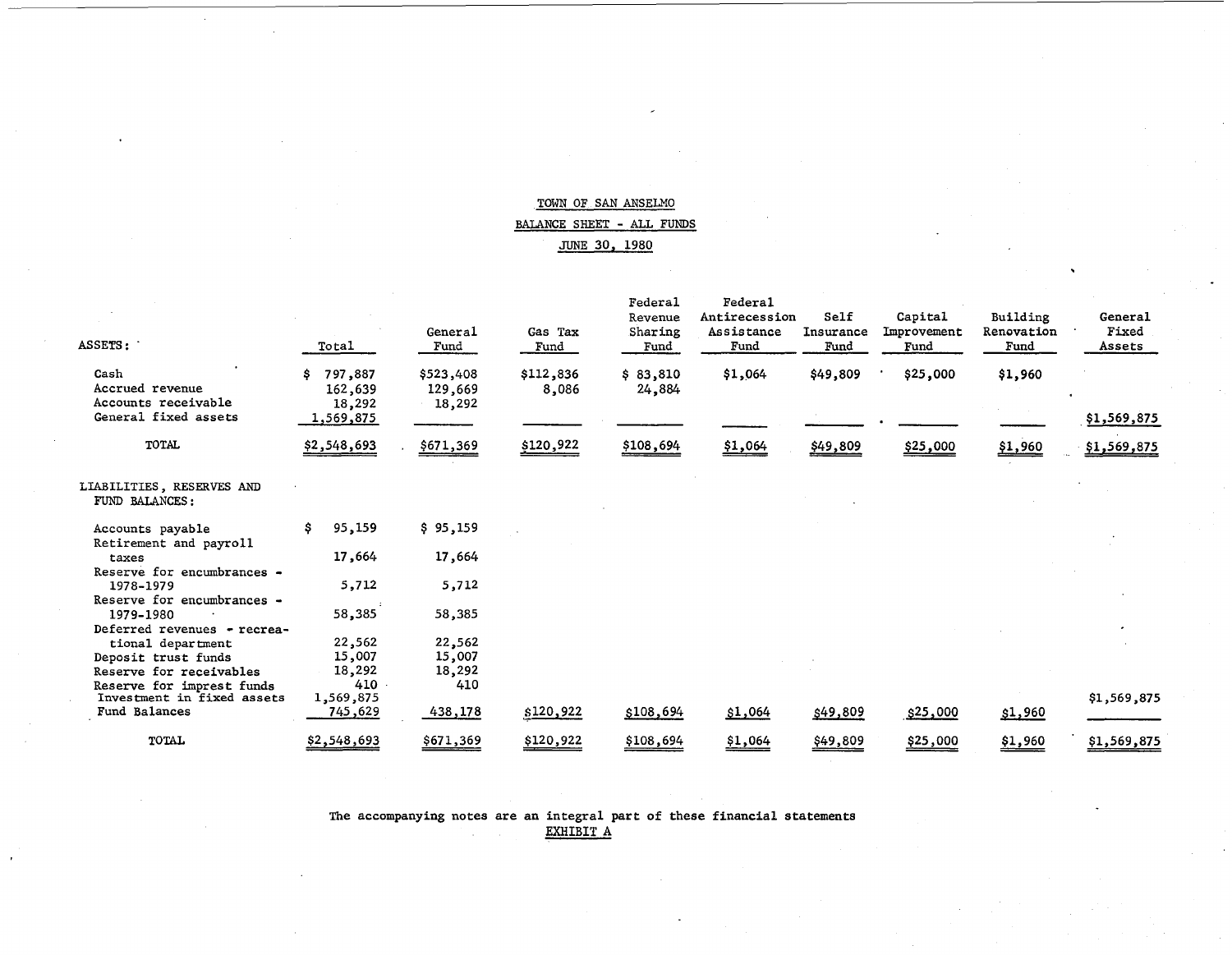# STATEMENT OF CHANGES IN FUND BALANCE

YEAR ENDED JUNE 30, 1980

| À.                                                                                                   | Total                                                | General<br>Fund                                      | Retirement<br>and Social<br>Security<br>Fund | Gas Tax<br>Fund   | Federal<br>Revenue<br>Sharing<br>Fund | Federal<br>Antirecession<br>Assistance<br>Fund | Self<br>Insurance<br>Fund | Capital<br>Improvement<br>Fund | Building<br>Renovation<br>Fund |
|------------------------------------------------------------------------------------------------------|------------------------------------------------------|------------------------------------------------------|----------------------------------------------|-------------------|---------------------------------------|------------------------------------------------|---------------------------|--------------------------------|--------------------------------|
| BALANCES, July 1, 1979                                                                               | \$ 537,173                                           | \$224,611                                            | \$71,007                                     | \$151,603         | \$88,888                              | \$1,064                                        |                           |                                |                                |
| REVENUE (Note 1):                                                                                    |                                                      |                                                      |                                              |                   |                                       |                                                |                           |                                |                                |
| Taxes<br>Licenses and permits<br>Fines, forfeitures and penalties<br>Revenue from use of money and   | 1,395,997<br>115,564<br>109,511                      | 1,395,997<br>115,564<br>109,511                      |                                              |                   |                                       |                                                |                           |                                |                                |
| property<br>Revenue from other agencies<br>Charges for current services                              | 108,340<br>726,808<br>317,334                        | 72,971<br>502,652<br>317,334                         |                                              | 15,594<br>127,189 | 13,292<br>96,967                      |                                                | \$6,483                   |                                |                                |
| Other revenue<br>TOTAL REVENUE                                                                       | 19,336<br>2,792,890                                  | 19,336<br>2,533,365                                  |                                              | 142,783           | 110,259                               |                                                | 6,483                     |                                |                                |
| Fund transfers<br>Reserve for self insurance:<br>Cancellation of prior year                          |                                                      | 307,964                                              | (71,007)                                     | (173, 464)        | (90, 453)                             |                                                |                           | \$25,000                       | \$1,960                        |
| encumberance<br>Transfer to Self-insurance fund<br>Reserve for contingencies:                        | 25,522<br>52,522                                     | 25,522                                               |                                              |                   |                                       |                                                | 52,522                    |                                |                                |
| From general fund<br>Appropriated for expenditure<br>To general fund<br>Cancellation of prior years' | (107, 500)<br>102,250<br>5,250                       | (107, 500)<br>102,250<br>5,250                       |                                              |                   |                                       |                                                |                           |                                |                                |
| encumberances<br>TOTAL AVAILABLE                                                                     | 10,139<br>3,418,246                                  | 10,139<br>3,101,601                                  |                                              | 120,922           | 108,694                               | 1,064                                          | 59,005                    | 25,000                         | 1,960                          |
| EXPENDITURES AND ENCUMBERANCES:                                                                      |                                                      |                                                      |                                              |                   |                                       |                                                |                           |                                |                                |
| General government<br>Public safety<br>Public works<br>Planning<br>Library                           | 332,346<br>1,455,693<br>401,823<br>25,860<br>122,975 | 332,346<br>1,446,639<br>401,681<br>25,860<br>122,975 |                                              |                   |                                       |                                                | 9,054<br>142              |                                |                                |
| Parks and recreation                                                                                 | 333,922<br>2,672,619                                 | 333,922<br>2,663,423                                 |                                              |                   |                                       |                                                | 9,196                     |                                |                                |
| BALANCES, JUNE 30, 1980                                                                              | <u>745,627</u>                                       | 438,178                                              |                                              | \$120,922         | \$108,694                             | \$1,064                                        | \$49,809                  | \$25,000                       | \$1,960                        |

The accompanying notes are an integral part of these financial statements.

#### EXHIBIT B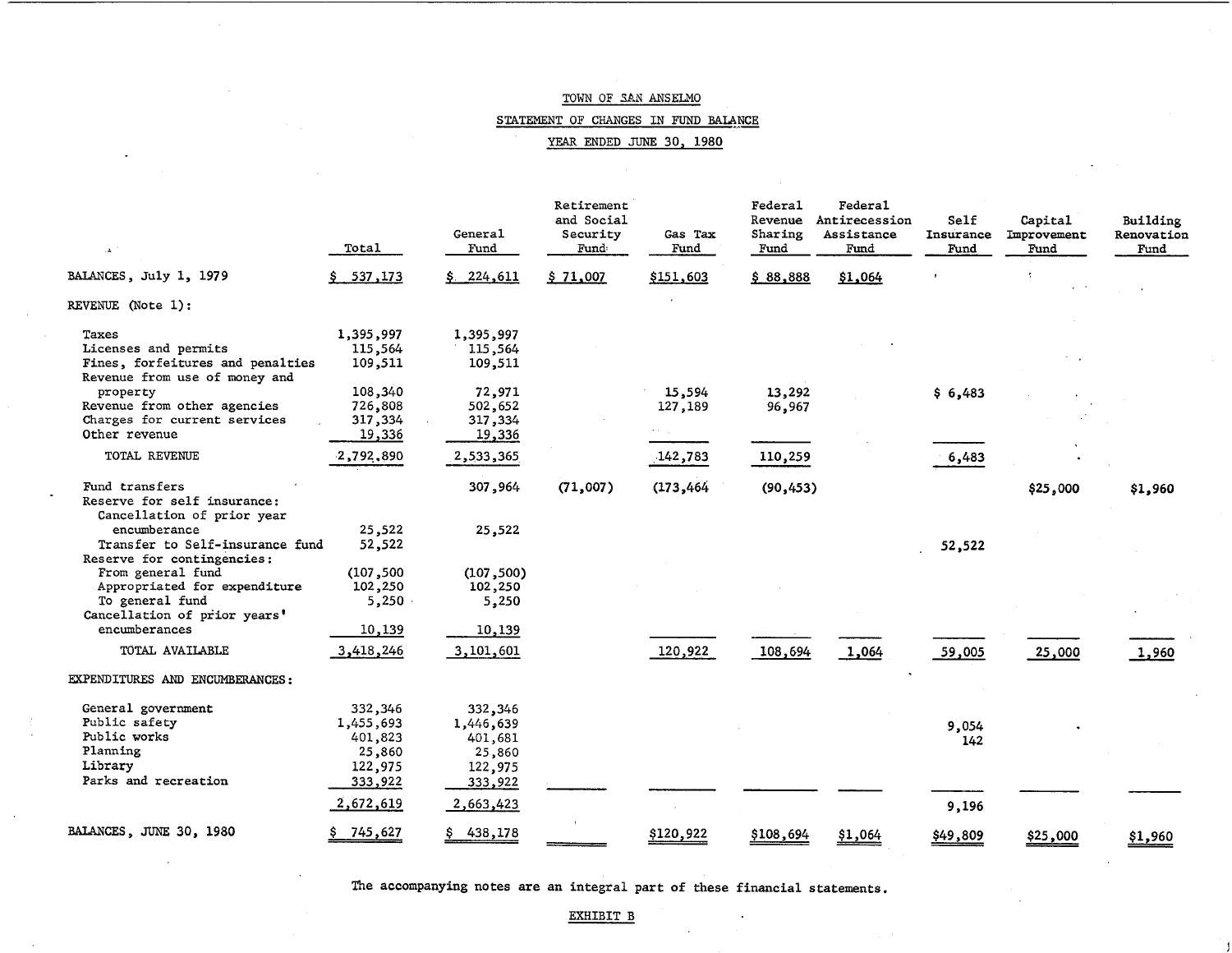# STATEMENT OF REVENUE - ESTIMATED AND ACTUAL

# YEAR ENDED JUNE 30, 1980

 $\ddot{\phantom{a}}$ 

| TAXES :                           | Estimated          | Actual        | Over (Under)<br>Estimated |
|-----------------------------------|--------------------|---------------|---------------------------|
| Property taxes:                   |                    |               |                           |
| Current - secured                 | 824,000<br>Ş.      | 756,231<br>\$ | (67, 769)<br>Ş.           |
| Current - unsecured               |                    | 32,051        | 32,051                    |
| Prior years                       | 15,000             | 35,211        | 20,211                    |
| Sales and use taxes               | 435,000            | 498,014       | 63,014                    |
| Franchises                        | 44,000             | 54,732        | 10,732                    |
| Transfer tax                      | 27,000             | 19,758        | (7, 242)                  |
|                                   | 1,345,000          | 1,395,997     | 50,997                    |
| LICENSES AND PERMITS:             |                    |               |                           |
| Business licenses                 | 56,000             | 65,739        | 9,739                     |
| Parking permits                   | 3,000              | 2,985         | (15)                      |
| Construction permits              | 43,000             | 46,840        | 3,840                     |
|                                   | 102,000            | 115,564       | 13,564                    |
|                                   |                    |               |                           |
| FINES, FORFEITURES AND PENALTIES: |                    |               |                           |
| Vehicle code fines                | 43,000             | 79,560        | 36,560                    |
| Other court fines                 | 64,000             | 29,951        | (34, 049)                 |
|                                   | 107,000            | 109,511       | 2,511                     |
| USE OF MONEY AND PROPERTY:        |                    |               |                           |
| Interest                          | 51,000             | 79,996        | 28,996                    |
| Rental                            | 17,000             | 28,344        | 11,344                    |
|                                   | 68,000             | 108,340       | 40,340                    |
|                                   |                    |               |                           |
| OTHER AGENCIES:                   |                    |               |                           |
| State surplus                     |                    | 795           | 795                       |
| Cigarette tax                     | 38,000             | 39,808        | 1,808                     |
| State highway carriers            | 2,000              | 1,897         | (103)                     |
| Alcholic beverage license fees    | 9,000              | 7,836         | (1, 164)                  |
| Motor vehicle in-lieu tax         | 182,000            | 253,499       | 71,499                    |
| State gasoline tax                | 138,000            | 127,189       | (10, 811)                 |
| State recreation                  | 21,000             | 8,035         | (12, 965)                 |
| State park bonds                  | 34,000             | 45,046        | 11,046                    |
| State mandated costs              | 7,000              | 6,728         | (272)                     |
| Federal revenue sharing           | 96,531             | 96,967        | 436                       |
| Federal employment                | 6,248              | 5,287         | (961)                     |
| Federal community development     | 122,683            | 117,183       | (5,500)                   |
| Federal traffic safety            | 27,500             | 11,125        | (16, 375)                 |
| School maintenance                |                    | 170           | 170                       |
| State peace officer               | 3,000              | 5,243         | 2,243                     |
|                                   | 686,962            | 726,808       | 39,846                    |
| CHARGES FOR CURRENT SERVICES:     |                    |               |                           |
| Sleepy Hollow fire protection     | 156,132            | 154,777       | (1,355)                   |
| Town of Ross                      | 800                | 926           | 126                       |
| Library fines and fees            | 3,700              | 4,130         | 430                       |
| Recreation fees                   | 80,000             | 106,039       | 26,039                    |
| Other                             | 39,500             | 51,462        | 11,962                    |
|                                   | 280,132            | 317,334       | 37,202                    |
| <b>OTHER INCOME</b>               | 16,000             | 19,336        | 3,336                     |
| TOTAL REVENUES                    | <u>\$2,605,094</u> | \$2,792,890   | 187,796                   |
|                                   |                    |               |                           |

The accompanying notes are an integral part of these financial statements.

EXHIBIT C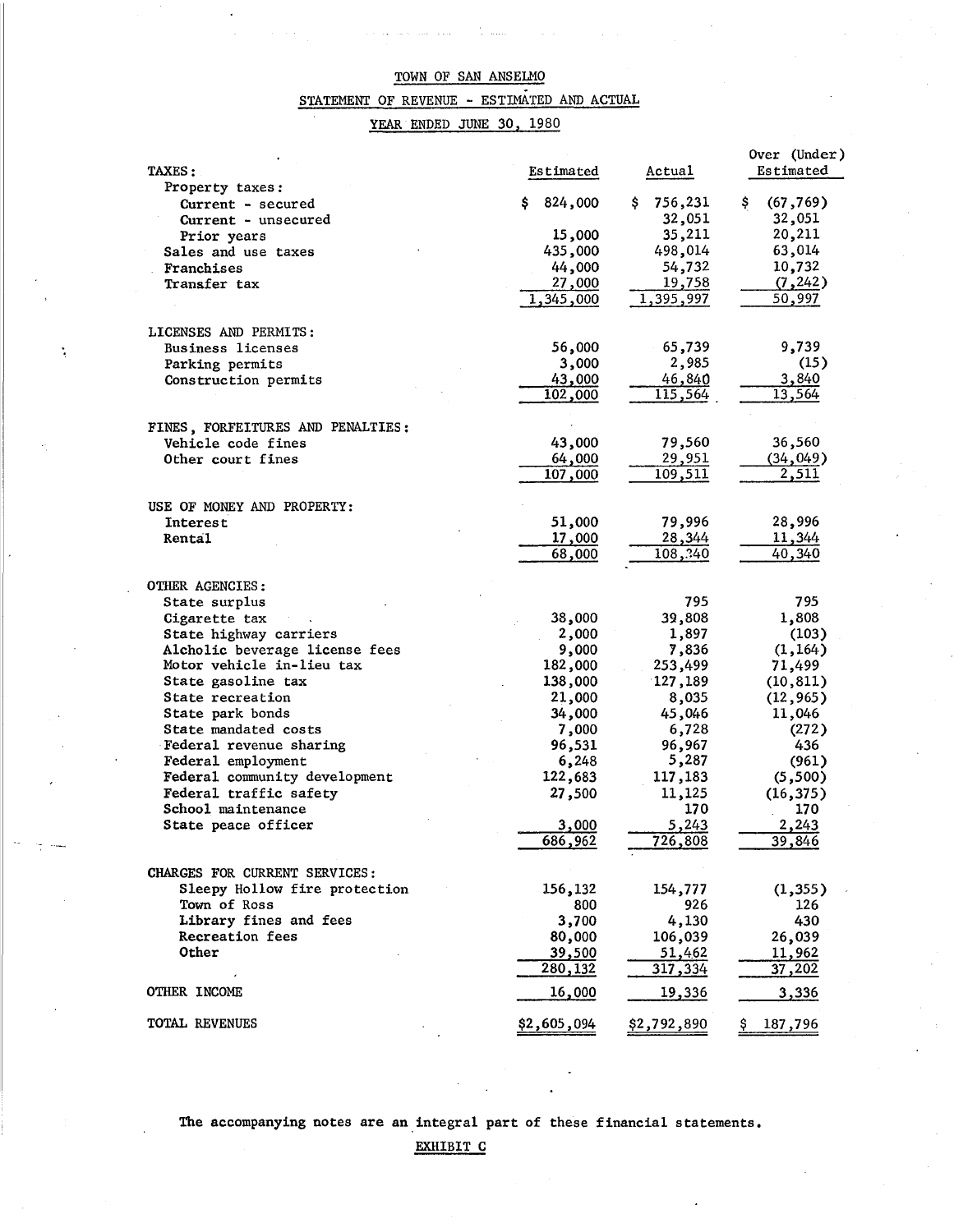# 'STATEMENT OF EXPENDITURES AND ENCUMBRANCES COMPARED WITH APPROPRIATIONS

# YEAR ENDED JUNE 30, 1980

| Town Council               | Appropriations<br>(After<br>Revisions)<br>3,534<br>\$ | Expenditures<br>3,549 | Encumbrances | Under<br>(0ver)<br>Appropria.<br>tions<br>इ<br>(15) |
|----------------------------|-------------------------------------------------------|-----------------------|--------------|-----------------------------------------------------|
| Administration and finance | 123,947.                                              | 116,690               | 9,201<br>\$  | (1, 944)                                            |
| Town attorney              | 16,347                                                | 16,485                |              | (138)                                               |
| Planning                   | 29,750                                                | 25,236                | 624          | 3,890                                               |
| Non-departmental           | 37,152                                                | 37,615                | 124          | (587)                                               |
| Police department          | 735,400                                               | 702,636               | 31,722       | 1,042                                               |
| Fire department            | 689,704                                               | 697,445               | 23,889       | (31, 630)                                           |
| Engineering and inspection | 122,619                                               | 107,445               | 8,941        | 6,233                                               |
| Street maintenance         | 256,407                                               | 273,747               | 11,690       | (29,030)                                            |
| Library                    | 122,082                                               | 118,575               | 4,400        | (893)                                               |
| Parks and recreation       | 251,972                                               | 274,860               | 17,556       | (40, 444)                                           |
| Capital improvements       | 248,892                                               | 116,694               | 31,523       | 100,675                                             |
| Community center           | 33,305                                                | 27,633                | 13,874       | (8, 202)                                            |
| <b>Other</b>               |                                                       | 465                   |              | (465)                                               |
|                            |                                                       |                       |              |                                                     |
| Total                      | <u>\$2,671,111</u>                                    | \$2,519,075           | 153,544      | \$(1,508)                                           |

The accompanying notes are an integral part of these financial statements.

# EXHIBIT D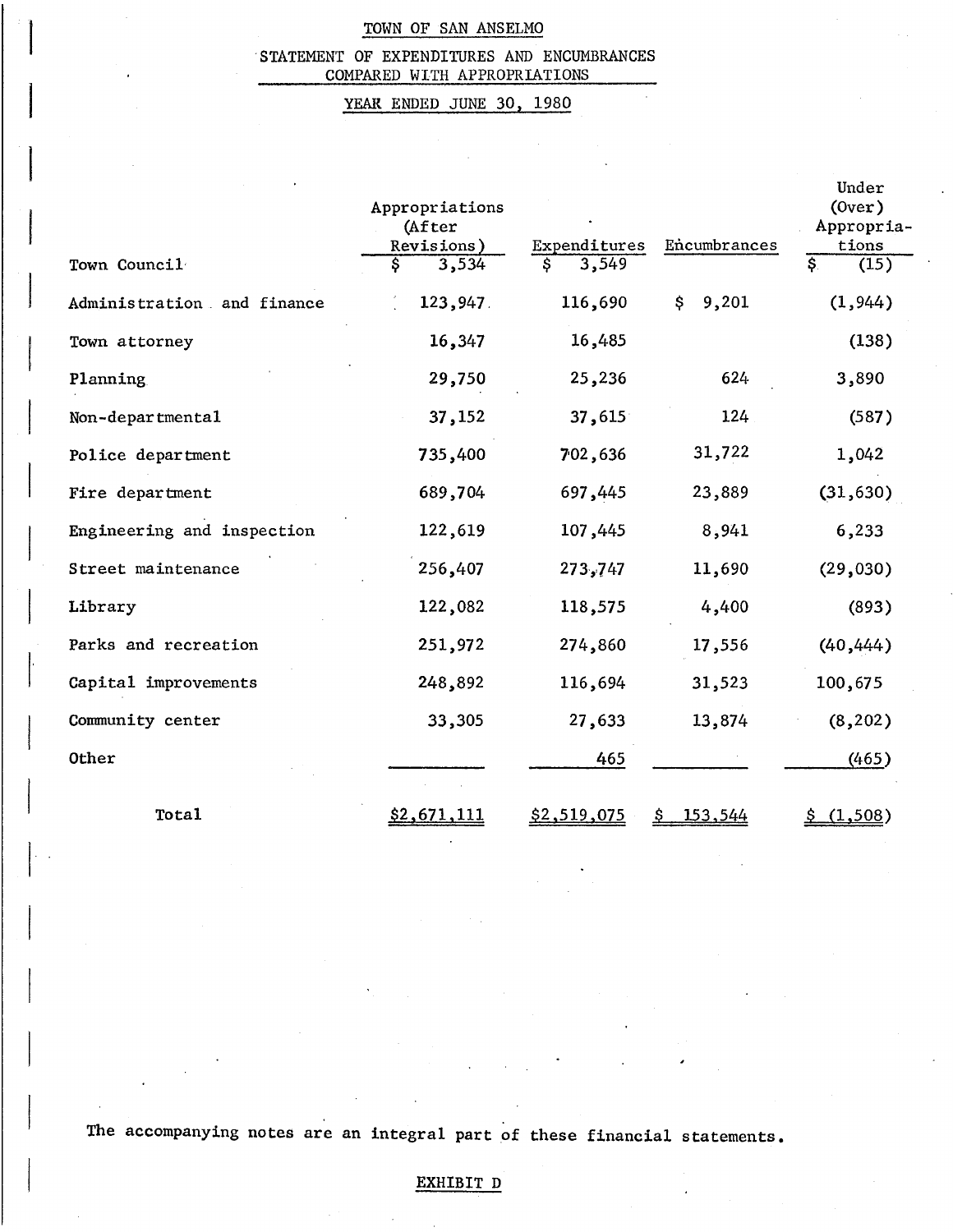#### NOTES TO FINANCIAL STATEMENT

# JUNE 30, 1980

#### NOTE 1 - SIGNIFICANT ACCOUNTING POLICIES:

#### Modified Accrual Basis of Accounting:

The Town maintains its records on a modified accrual basis of accounting wherein liabilities are provided for in the period in which they are incurred and revenues are recognized only when received. However, receipts prior to June 30 for recreational activities to occur after that date are deferred as revenue until the period in which the activity occurs, and certain other revenues such as interest earned on deposits, federal revenue sharing entitlements for June 30, 1980, and amounts collected and held by other governmental agencies are accrued as revenue.

#### General Fixed Assets:

The Town inventoried its general fixed assets during the 1961-1962 fiscal year at values based principally on appraisals •. Additions since that time are valued at cost or at appraised values where properties are acquired by gift.

The Town's policy is to record as a fixed asset all land and any equipment of significant value having a utility which extends three years or longer.

#### Retirement Plan:

Substantially all City employees are members of the Public Employee's Retirement System, administered by the State of California, to which contributions are made by both che City arid employees. The total pension expense recognized by the City for the fiscal year ended June 30, 1980 was approximately \$222,700. At June 30, 1980 the amount of unfunded liability, if any, was not available from the plan administrator.

#### NOTE 2 - LEASE COMMITMENTS:

On July 1, 1977, the Town entered into a lease for the former Isabel Cook School. The term of the lease is six years. It requires first year payments totaling \$126,000, less a credit for rent previously paid of \$29,185, followed by annual payments of \$64,500. At the end of the sixth year, the Town has the option to purchase the property for \$1. The Town may exercise the option to buy at any time during the term by pre-paying the remaining installments, or may cancel the lease at its discretion.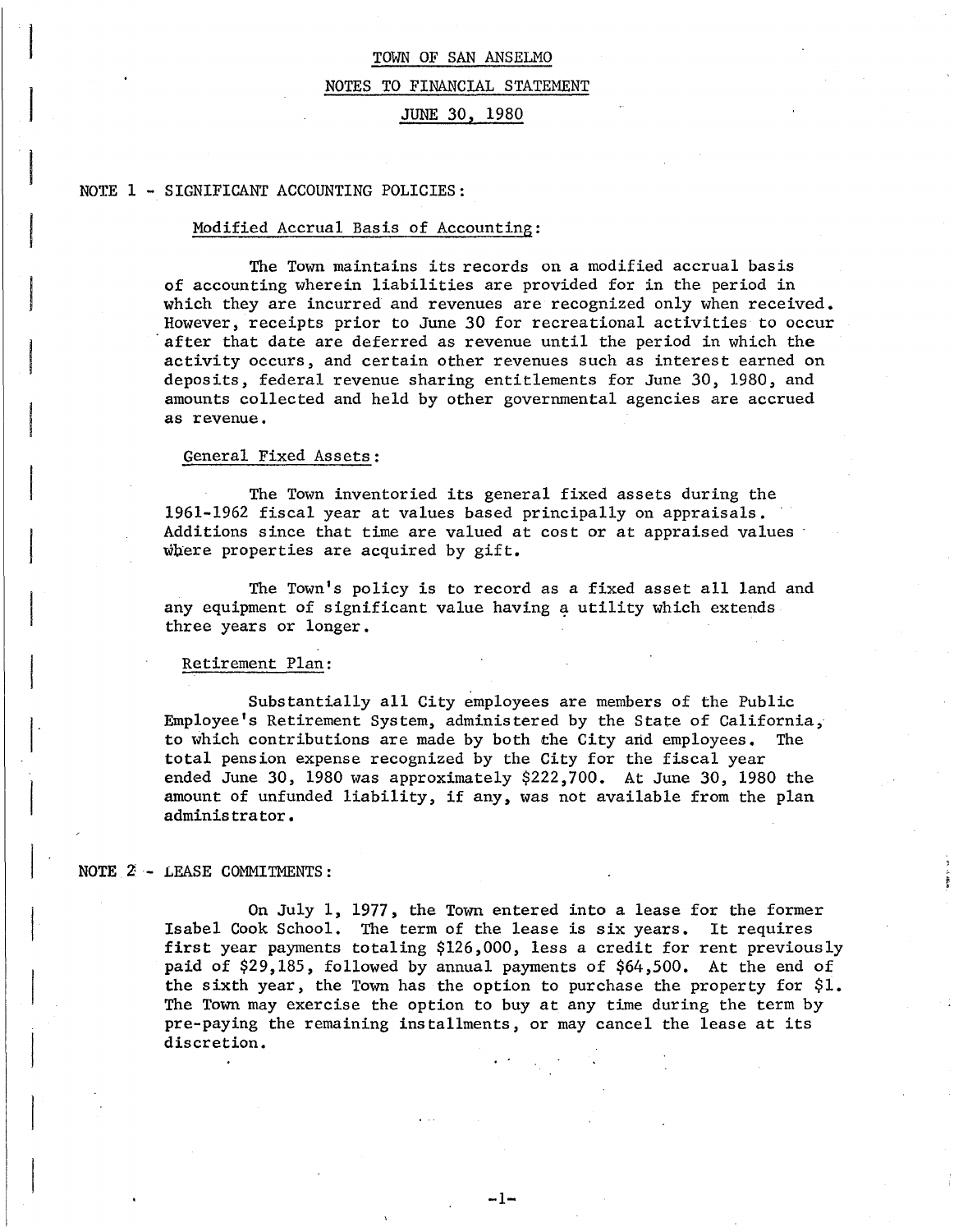# TOWN OF SAN ANSELMO NOTES TO FINANCIAL STATEMENTS JUNE 30, 1980

### NOTE 3 - AGREEMENT WITH SLEEPY HOLLOW FIRE PROTECTION DISTRICT:

Effective July 1, 1976 the Town entered into an agreement with the Sleepy Hollow Fire Protection District under which the services of the Town's Fire Department are furnished the District. On a formula basis, the District shares in Fire Department costs other than land acquisition, building construction, general municipal overhead, and installation, maintenance or repair of alarm systems, hydrants or water mains within the Town. Also, federally reimbursed costs under the CETA program must be excluded in computing the charge to the District. Total Fire Department expenditures were \$721,334 for the fiscal year ending June 30, 1980. The amounts excluded from cost-sharing were \$38,249.

Effective July 1, 1980, the above agreement was revoked and a new agreement enacted. The new agreement is for twenty-five years and requires the District to pay 23% of the Town Fire Department's budgeted labor cost; including benefits and excluding CETA or like funding.

 $-2-$